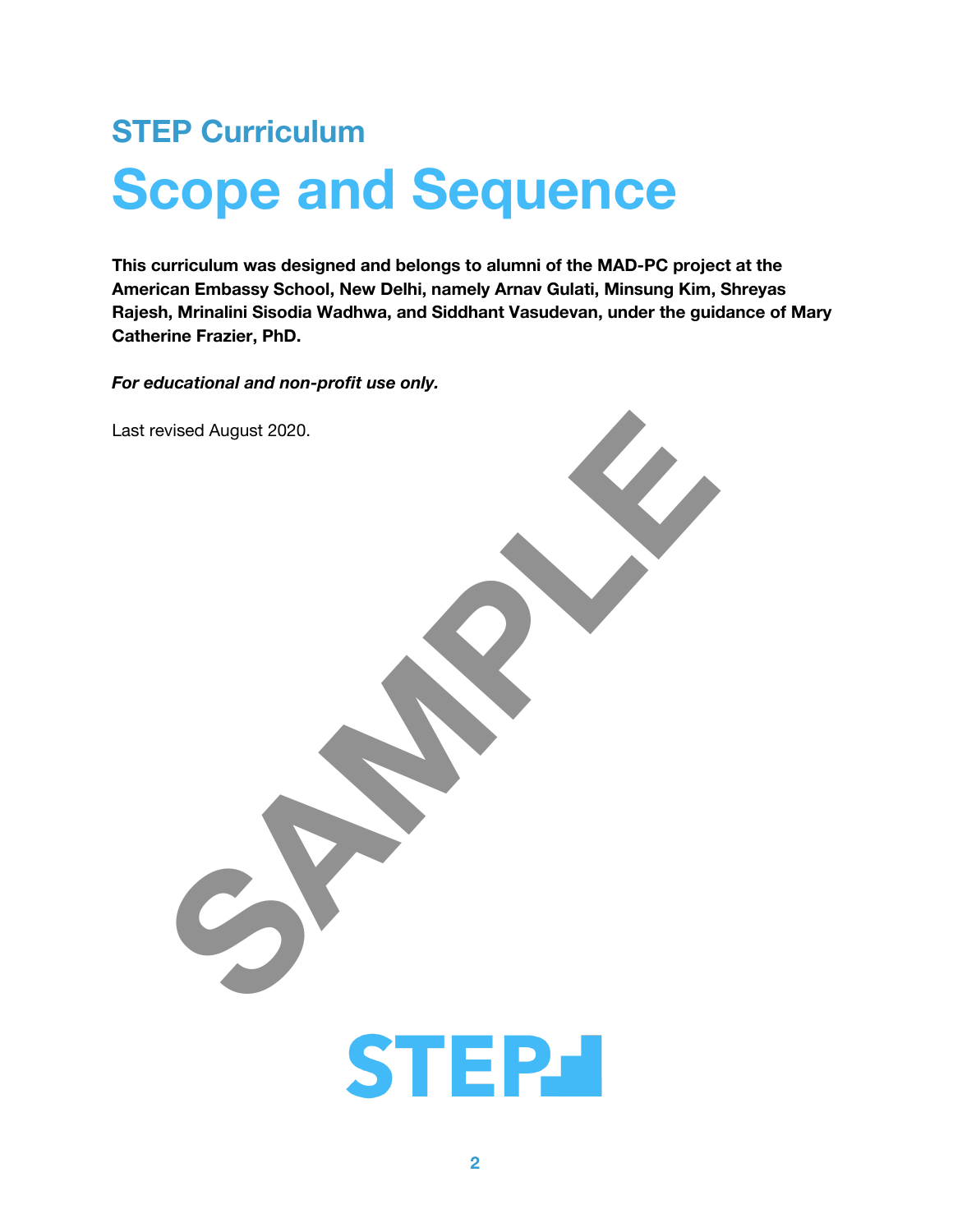

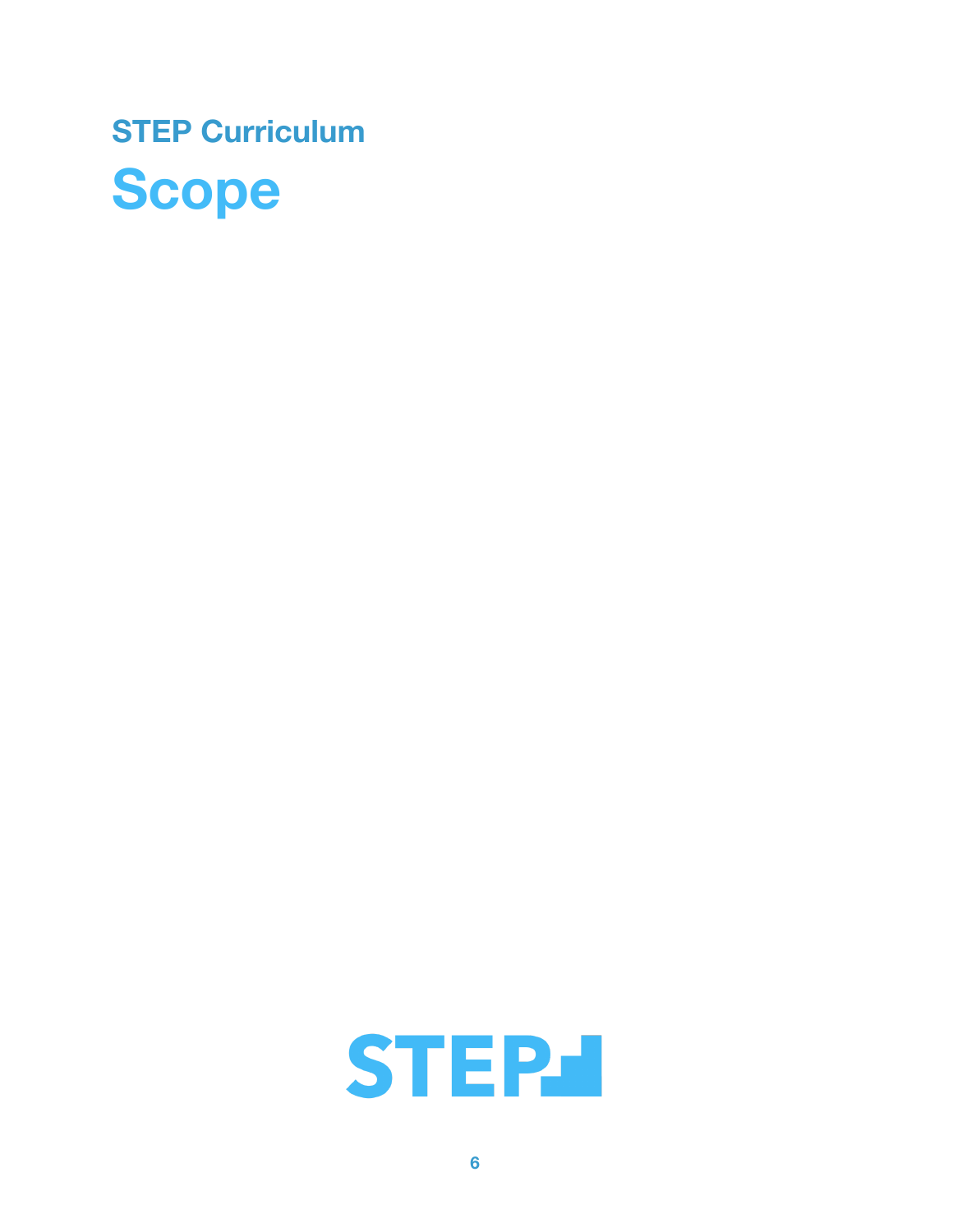# **Overarching Aims**

Broadly stated, the scope of this course is English literacy within the context of social science. In practice, literacy development at this level is fundamentally the development of advanced English skills, followed by analytical presentation, writing, and reading skills. Eight humanities topics are covered for the benefit of the student; they are both interesting and useful. Every skill taught fundamentally comes down to instruction in English.

Ultimately, the goal is that students are prepared to complete all six stages of Bloom's taxonomy: from knowledge to creation. The idea is that students learn about topics in English and feel empowered to present or write their own ideas. Bloom's taxonomy underpins much of the educational philosophy of modern pre-collegiate and collegiate institutions, and we have designed the curriculum with this philosophy in mind.

#### **Course Goals**

Though there are many skills students develop in the course, they are broadly related to the following eight goals in each of the major areas of learning. Literacy is naturally emphasized as the primary scope of the course.

When teaching at this level, we have found it best to combine speaking and listening lessons through modules such as socratic seminars, debates, and interviews. In developing our speaking standards, we have paid special attention to the WIDA goals for English speaking. It is hard to extricate these two skills for most learners; therefore, our program has twenty-four standards over the general areas of speaking, writing, and reading.

Language Goals

- 1. Develop syntactic and grammatical precision.
- 2. Successfully write or present an analytical essay based on acquired prior knowledge and original ideas.
- 3. Read at the United States Common Core Grade 8 level with the ability to comprehend complex information and vocabulary.
- 4. Delineate and analyze arguments.
- 5. Speak in informal settings fluently or with near-fluency.
- 6. Engage in academic conversation, interviews, seminars, and debates.

#### **Humanities Goals**

- 1. Understand complex aspects of the modern world.
- 2. Use creative and logical reasoning to address social issues.

In the table on the next page, we list the standards/course aims by the language area and section of the course (the letter G denotes Section One: General, while the letter A denotes Section Two: Analytical). We then elaborate on what exactly each standard entails in the subsequent sections. We also include rubrics on a 1 through 6 scale, so teachers can understand what successful completion of each standard looks like in concrete terms.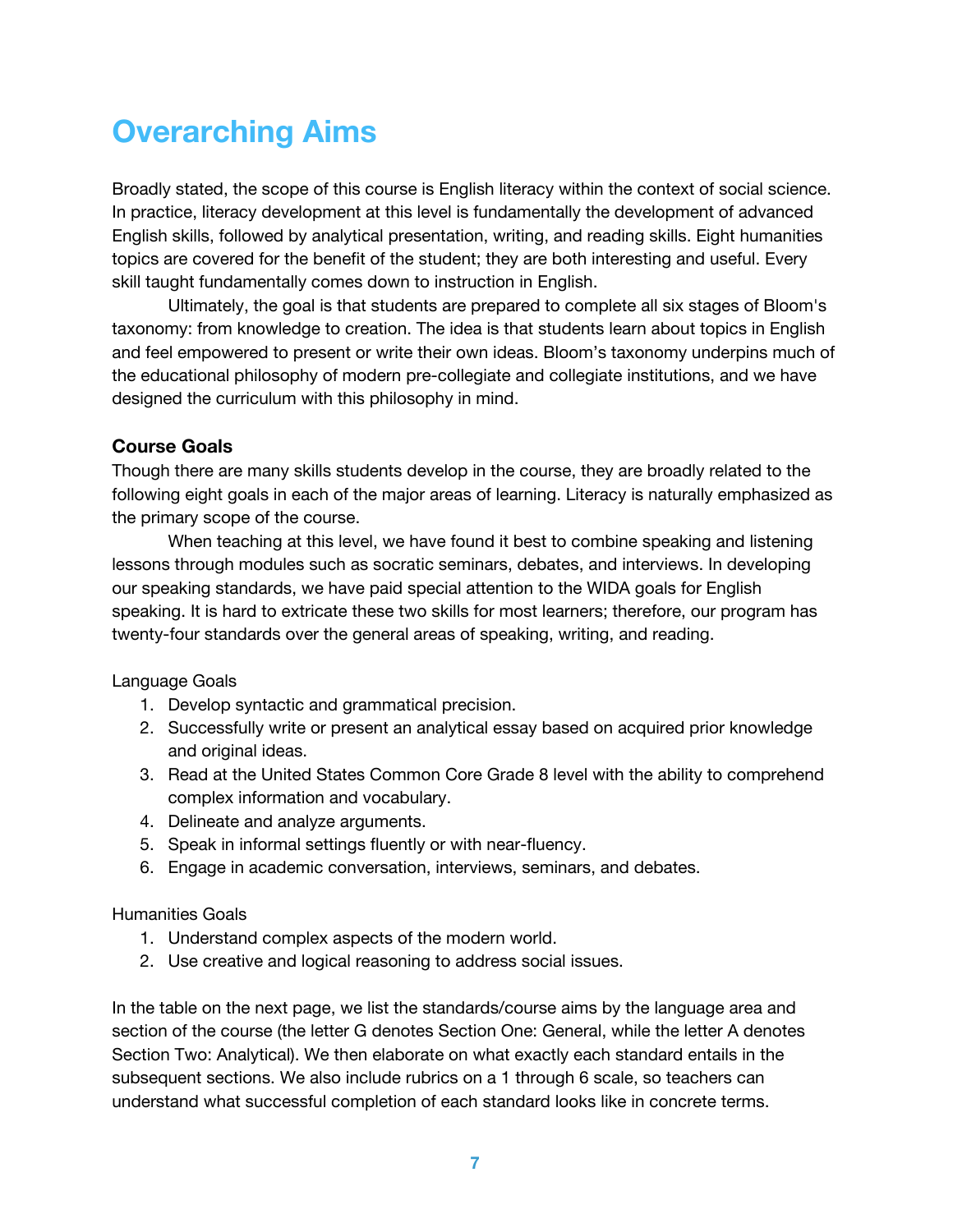#### **Complete List of Course Standards**

|   | Writing (W)                                                                      | <b>Reading (R)</b>                                                               | <b>Speaking and Listening (S)</b>                                                             |
|---|----------------------------------------------------------------------------------|----------------------------------------------------------------------------------|-----------------------------------------------------------------------------------------------|
| G | Do not allow grammar<br>mistakes to hinder the<br>message.                       | Comprehend information<br>presented in a passage.                                | Organize presentation<br>content by talking points,<br>remaining focused while<br>presenting. |
|   | Consistently vary<br>sentences (structure,<br>beginning, and length).            | Summarize information<br>presented.                                              | Speak with good elocution<br>and clear enunciation.                                           |
|   | Consistently implement<br>advanced, relevant<br>vocabulary.                      | Discern the definitions of<br>complex vocabulary<br>through contextual usage.    | Demonstrate engaging body<br>language (eye contact, hand<br>gestures, posture).               |
|   | Organize writing fluently;<br>use transitions.                                   | Delineate the structure of an<br>article.                                        | Provide relevant and<br>insightful responses to<br>interview questions.                       |
| A | Organize given information<br>by common themes.                                  | Differentiate between<br>concrete facts and authorial<br>claims.                 | Defend one's position with<br>coherent, organized<br>arguments.                               |
|   | Use given information to<br>create a relevant, specific,<br>and arguable thesis. | Understand and recognize<br>bias.                                                | Appeal to logos and pathos<br>to deliver a persuasive<br>speech.                              |
|   | Support a thesis with<br>relevant evidence; stay<br>focused.                     | Understand the implications<br>of authorial intent.                              | Develop and present specific<br>counterarguments.                                             |
|   | Write insightfully; make<br>connections.                                         | Compare and contrast two<br>authors' differing viewpoints<br>on a nuanced topic. | Consistently maintain a<br>professional, confident tone<br>while speaking.                    |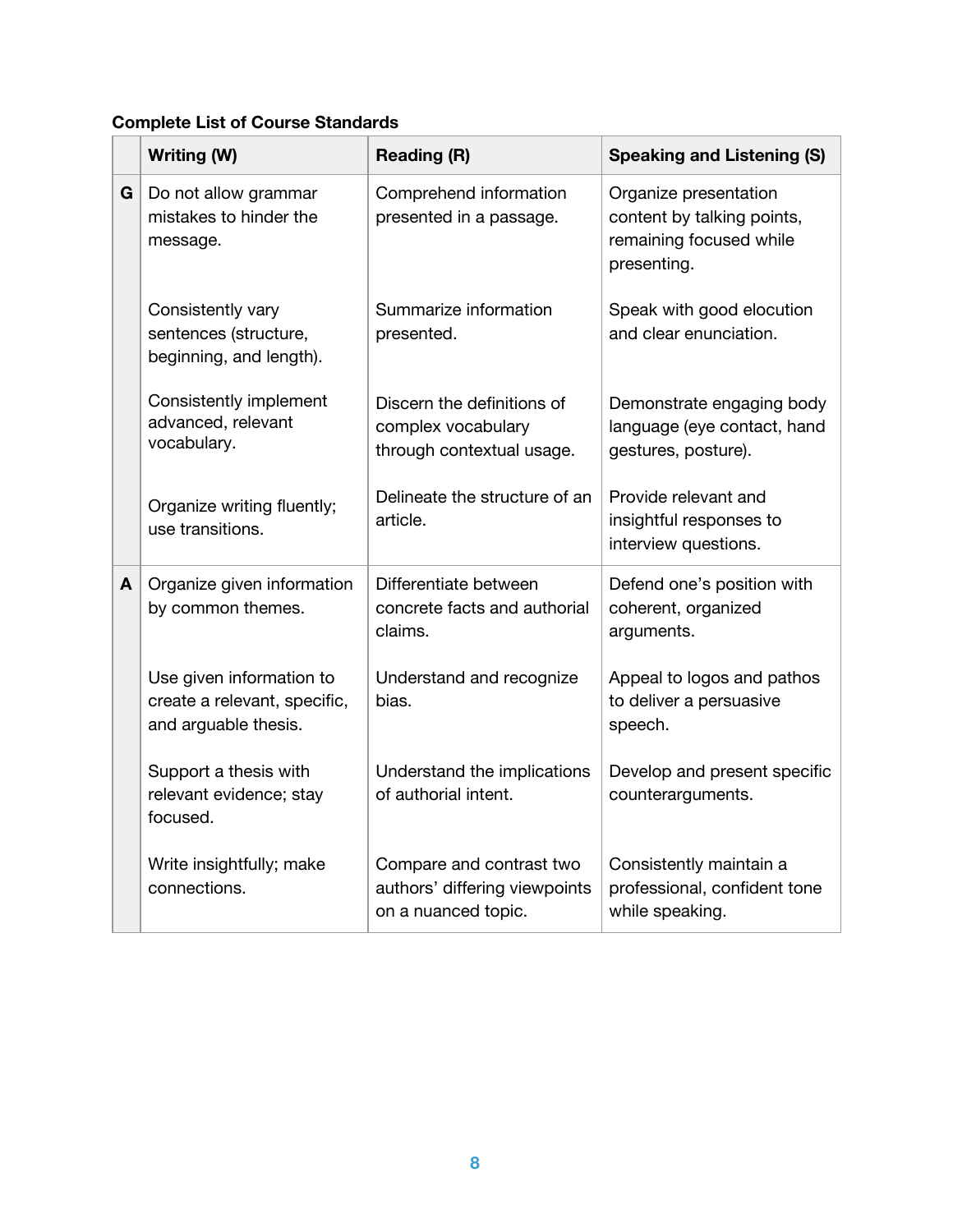# **Language Areas**

When it comes to learning a new language, there are three areas in which students must develop skills: grammar, vocabulary, and language skills. The focus of this curriculum is on language skills, as the Sequence and language standards are built around a framework that emphasizes proficiency in speaking and listening, writing, and reading. That being said, we have made conscious efforts to include all three language areas in the curriculum.

#### **Grammar**

When teaching this program, we recommend employing a direct-natural or communicative methodology. What this means in practice is that few lessons emphasize formal structures or grammar rules; instead, the focus is on acquiring language to be successful communicators.

Still, we have included many grammatical concepts throughout the program. The grammatical skills we have chosen are those that we believe are the most useful to learn when it comes to producing spoken or written language. This means that we emphasize syntax and parts of speech, for example, but we do not expect you to review all the tenses or all categories of verbs, for example.

All of the grammar skills we expect students to learn are included in the language standards for writing. If your students master all of these, then they will not be immune to grammatical errors; however, their writing and speaking will be comprehensible and clear. You as the teacher should feel free to teach additional grammar concepts through review lessons or mini-lectures in which you cover the relevant grammatical concept. Thus, we recommend two types of grammar lessons when using our course Sequence:

- Grammar lessons relating to the language standards as outlined in the Sequence;
- Specific lessons (or review lessons) targeting student weaknesses as the course progresses (these are not outline the Sequence).

#### **Vocabulary**

At this point, students will already have a vocabulary base with which they are comfortable (500 to 1000 words). This means they have likely been exposed to common words in the English language and are already familiar with many determiners, prepositions, exclamations, and pronouns. Your job is to help them build this vocabulary toolkit by introducing them to more complex nouns, verbs, adverbs, and adjectives, etc.

Our approach to vocabulary is topic-focused. For each "unit" in the Sequence, we present a topic with specific language standards and vocabulary bank. These words are meant to be starting points for students when it comes to learning the language (a glossary with easy-to-understand definitions is included as part of the general section Textbook).

Again, these vocabulary terms are just a starting point. You as the teacher may feel the need to teach other words and/or to review past vocabulary (though the spiralling nature of the Sequence ensures students are being re-exposed to important words). Do not be afraid to deviate from the Sequence when necessary.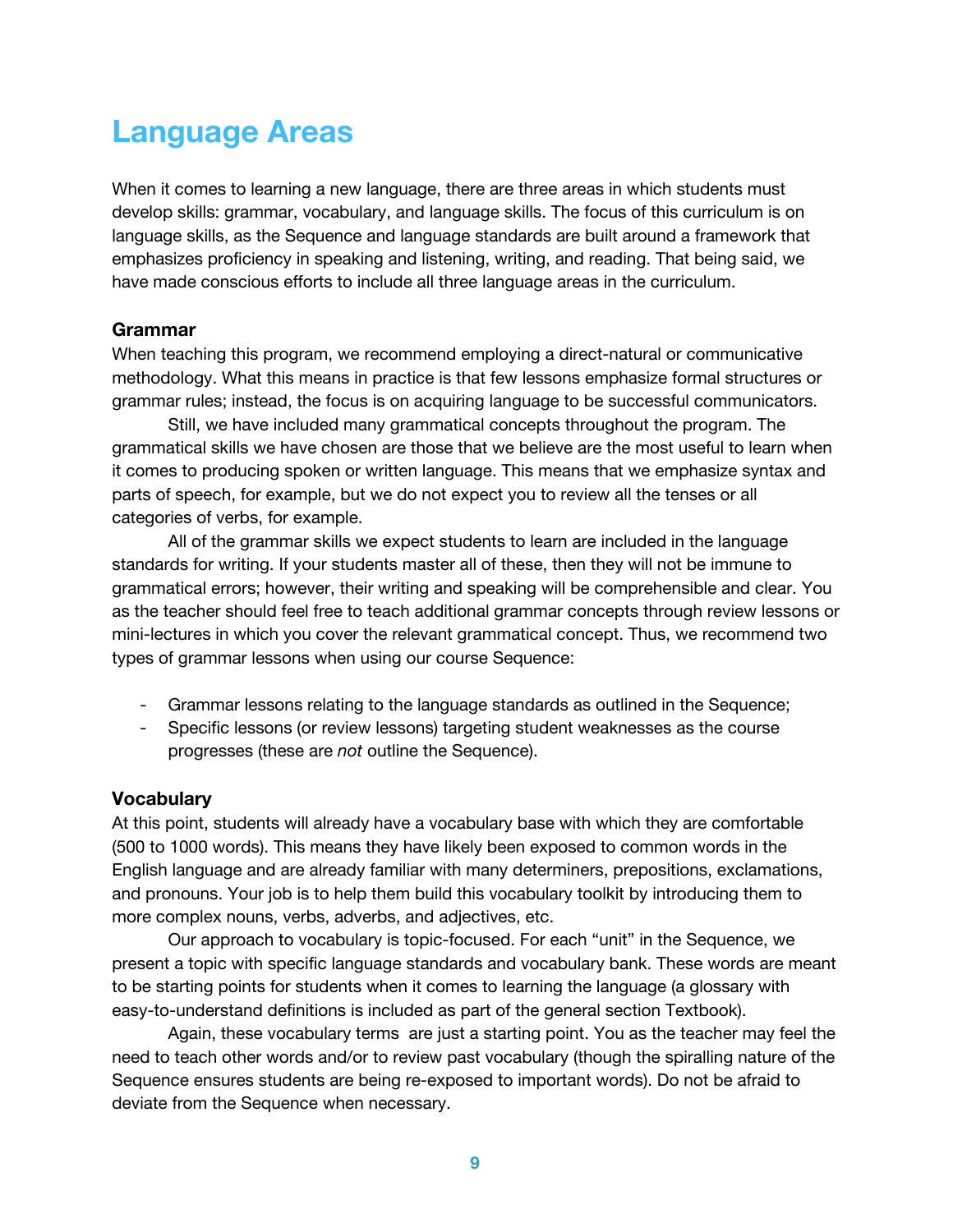#### **Language Skills**

The language skills are the heart of the curriculum as the language standards. There are six categories: general speaking and listening, writing, and reading, and analytical speaking and listening, writing, and reading. Every topic in the Sequence is built around a specific set of sub-standards that help learners progressively produce language at higher levels.

#### **Additional Content**

Beyond the three language areas, we provide instruction in analysis. Analysis is a skill with implications for both receptive and productive English, but it is not majorly emphasized in Indian curricula (though recent changes as of 2020 reflect a shift in Indian pedagogy towards these skills). Following a Western framework, we teach students how to delineate speeches and text, analyze such materials for bias and validity, and then how to produce convincing arguments in written and spoken form. This is not a skill typically taught to students in Indian contexts, so it is the basis for the second part of the course.

Finally, the curriculum does teach students many important humanities topics that are not included in the standard government curricula (CBSE, NCERT, etc.). We include these topics to form a vocabulary base and to make the classes more relevant and engaging for students.

#### Organization

The Sequence is organized into four components (more information is provided in the Sequence itself). Language standards are sub-standards that work towards one of the twenty-four main language learning standards for the course. Key understandings are important ideas from social science (humanities) topics that provide content to discuss in English. Alongside the key understandings are connections, which are specific examples of any given humanities ideas in an Indian context. Key understandings and connections are not for students to memorize or regurgitate on exams; rather, they are provided to give you a template for the topic of each course. Finally, there is a vocabulary section for each unit in the Sequence. The vocabulary is related to the social science concept and, where relevant, the language standards for any given topic.

In the diagram below, we explain how each component of language-learning is integrated into our program.

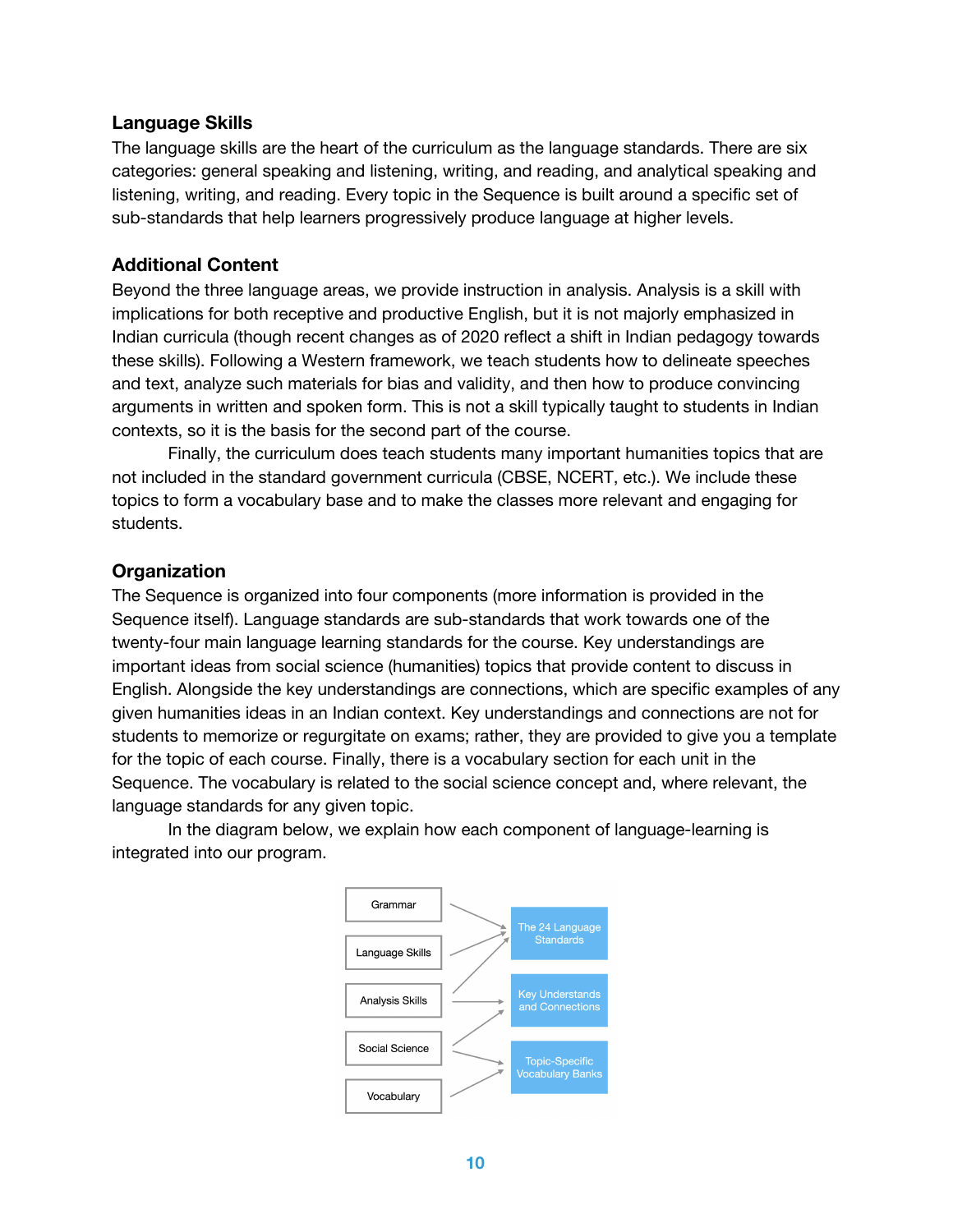

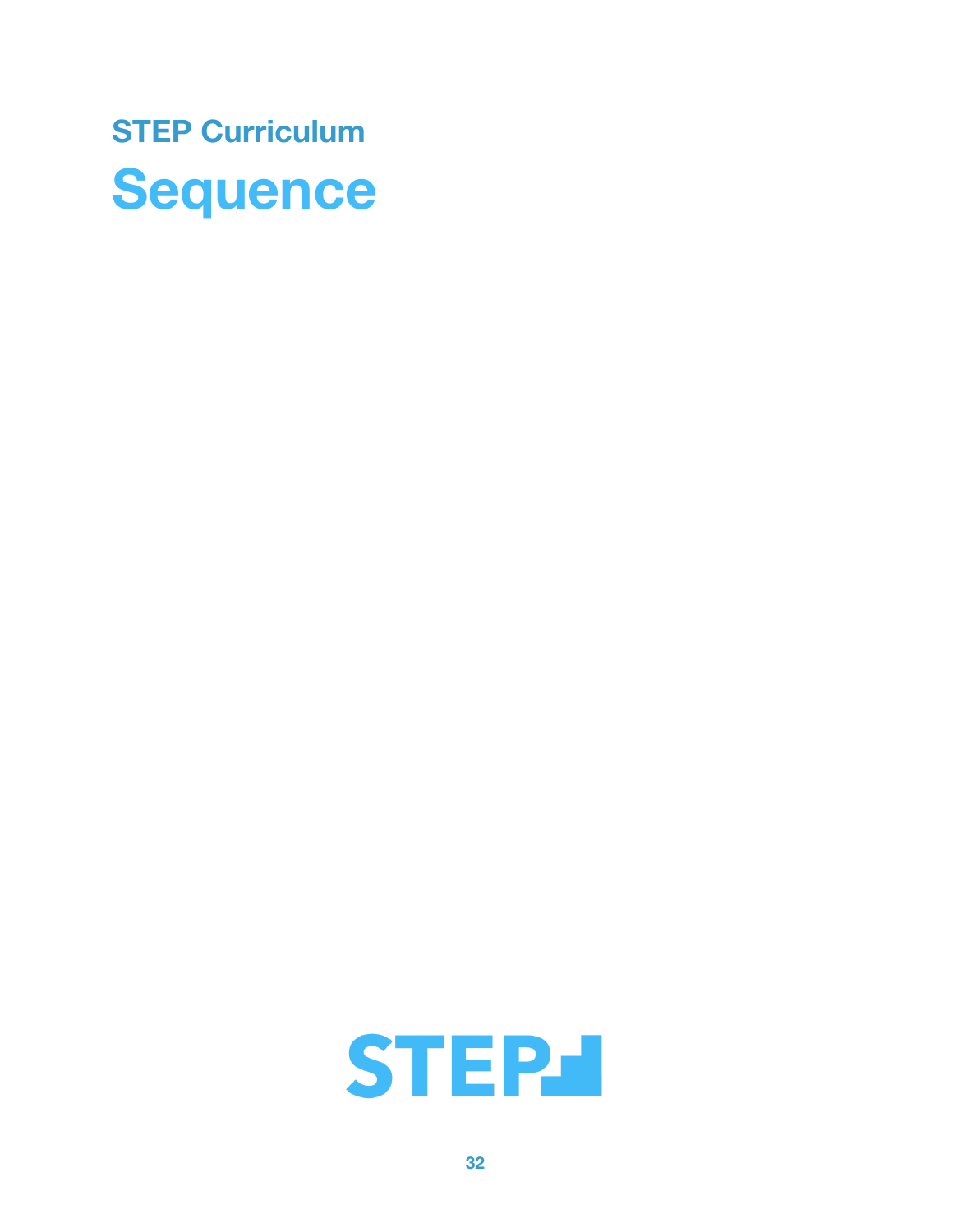## **Part One, General Skills Topic 1: The Arts in Our World**

### **Recommended Teaching Hours: Fourteen (14) hours Strand: Socio-Cultural Exploration**

#### **Introduction to Topic 1**

Topic 1 introduces students to three forms of art (music, visual art, and theater), discussing the diversity of art forms developed by various cultures across the world, and the role of the arts in shaping society. Beyond learning about the features of each art form, students are also being introduced to the concepts of subjectivity and diversity as they relate to the development of the arts. This topic also draws the students' attention to the often implicit function of the arts in society — establishing social control through propaganda and censorship, and calling for social reform through innovative art movements.

#### **Sequencing**

- 1.1 Defining the Arts
- 1.2 Music
- 1.3 Visual Art
- 1.4 Theater
- 1.5 Subjectivity and Diversity in Art
- 1.6 Art in Society

#### **Language Standards**

New language standards introduced in Topic 1:

- WG 1: Do not allow grammar mistakes to hinder the message;
- RG 1: Comprehend information presented in a passage;
- SG 1: Organize presentation content by talking points, remaining focused while presenting.

| RG <sub>1</sub><br>1.1<br>the text's content. |             | While reading an informational text, annotate to enhance comprehension by<br>underlining key phrases and new vocabulary and noting down questions about |
|-----------------------------------------------|-------------|---------------------------------------------------------------------------------------------------------------------------------------------------------|
|                                               |             | Describe three new learnings after reading an informational text.                                                                                       |
| 1.2                                           | <b>RG 1</b> | Reflect on what has just been read by paraphrasing.                                                                                                     |
|                                               |             | Practice skimming and scanning.                                                                                                                         |
| 1.3                                           | WG 1        | Review the parts of a sentence: nouns, pronouns, adjectives, verbs, and<br>adverbs.                                                                     |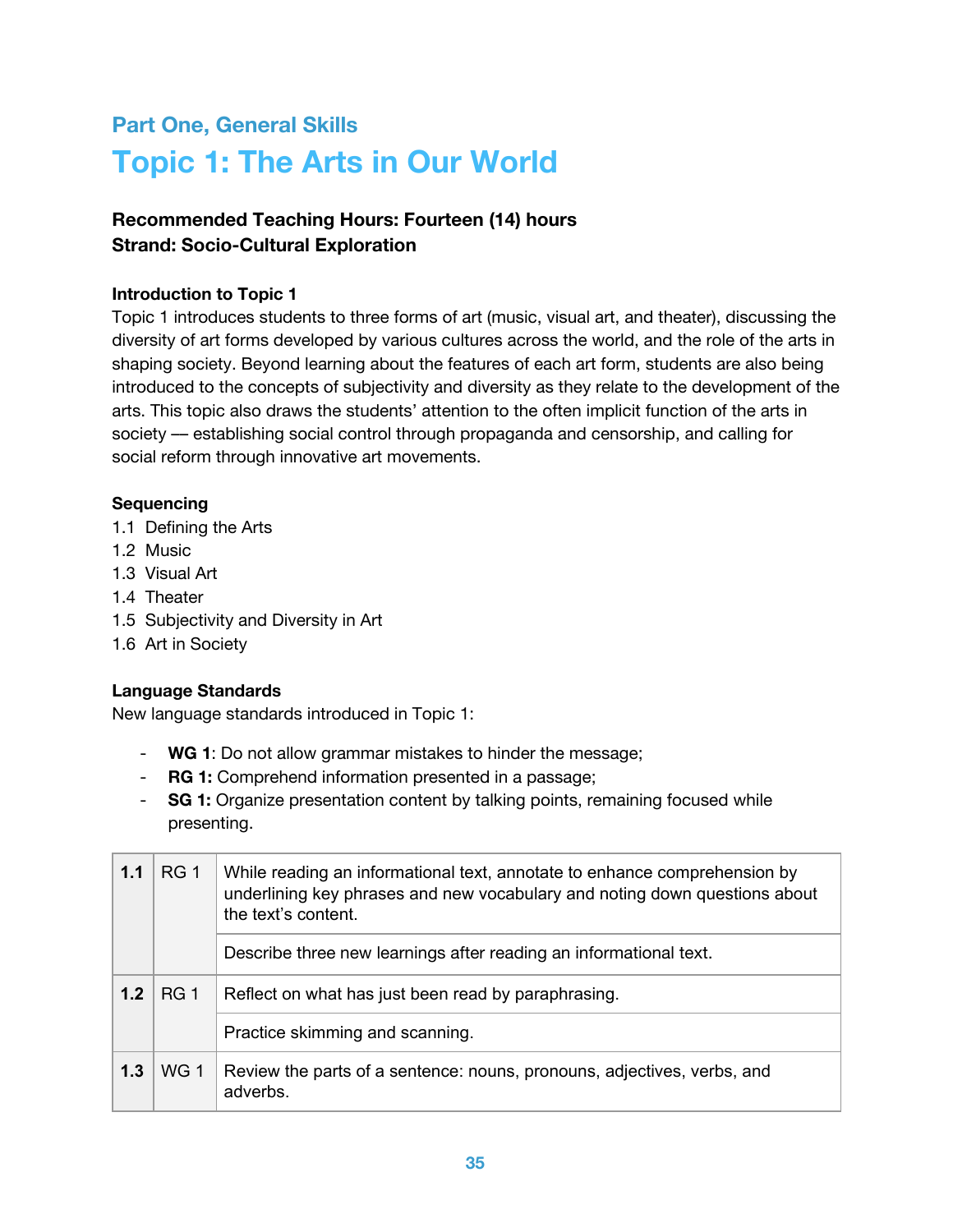| 1.4 | WG <sub>1</sub> | Recognize the main components of a sentence: subject, verbs, and object.                                                                                    |
|-----|-----------------|-------------------------------------------------------------------------------------------------------------------------------------------------------------|
|     |                 | Review the importance of subject-verb agreement.                                                                                                            |
|     |                 | Understand sentences as containing distinct subjects, verbs, and objects.                                                                                   |
| 1.5 | WG <sub>2</sub> | Understand the meaning of the terms "clause" and "phrase."                                                                                                  |
|     |                 | Compose simple sentences that include only independent clauses.                                                                                             |
|     |                 | Know what is meant by the term "dependent" clause.                                                                                                          |
|     |                 | Recognize that sentences are a combination of phrases, dependent clauses,<br>and independent clauses.                                                       |
|     |                 | Recognize when a sentence is either a run-on or a fragment.                                                                                                 |
| 1.5 | WG4             | Learn the basic structure of a paragraph (begin with a topic sentence, add 2-3<br>supporting sentences, and end with a concluding sentence).                |
|     |                 | Write a reflection in the form of a paragraph, making connections between the<br>content of an informational text and one's personal life.                  |
| 1.6 | SG <sub>1</sub> | Outline a speech as a series of talking points, where each point represents a<br>distinct idea.                                                             |
|     |                 | Develop each talking point fully with relevant supporting statements, either<br>facts from informational texts and/or personal reflections and experiences. |
|     |                 | Present each talking point and its supporting statements separately, not mixing<br>points and/or statements during a speech.                                |

### **Key Understandings**

| 1.1 | A | Created using imagination and technical skill, the arts are creative expressions of<br>human beliefs, emotions, and experiences.                                                                                                     |
|-----|---|--------------------------------------------------------------------------------------------------------------------------------------------------------------------------------------------------------------------------------------|
|     | B | Works of art are meant to be experienced through the senses and to evoke<br>thoughts and feelings in the audience.                                                                                                                   |
|     | C | There are many forms of art in the world, including music (experienced through<br>hearing), visual art (experienced through sight), and theater (experienced through<br>multiple senses, often including hearing, sight, and smell). |
|     | D | Each art form changes over time as a result of different art movements and<br>changes in society.                                                                                                                                    |
| 1.2 | A | Works of music are created by using vocal and/or instrumental sounds to develop<br>rhythm and melody.                                                                                                                                |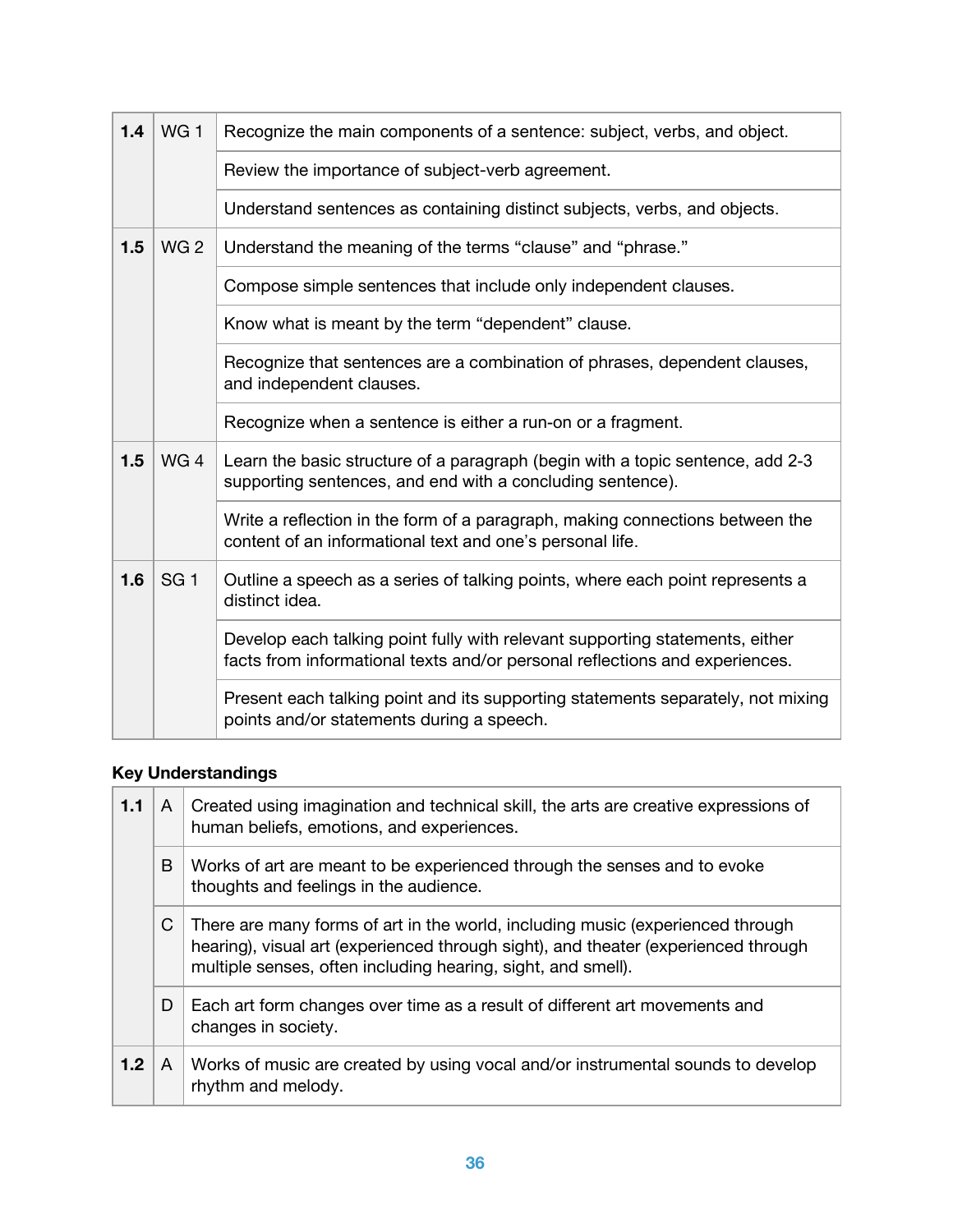|     | B | Creating vocal and instrumental sounds is a complex process, requiring musicians<br>to master the various intricacies of sound.                                                                                       |
|-----|---|-----------------------------------------------------------------------------------------------------------------------------------------------------------------------------------------------------------------------|
|     | C | Across the world, in both Western countries and India, works of music fall under<br>one of two styles: classical or modern.                                                                                           |
|     | D | There are three types of conventional musical instruments: percussion,<br>bow-stringed, and wind (brass).                                                                                                             |
|     | E | The music industry includes various kinds of music: some works are created to<br>enhance other art forms such as theater, film, and dance, while others are<br>stand-alone pieces.                                    |
| 1.3 | A | Visual artworks are created using the elements of art (including line, shape, and<br>color) and principles of design (including balance, repetition, and contrast).                                                   |
|     | B | To create works of visual art, artists manipulate different two-dimensional,<br>three-dimensional, and digital media; this results in many fields such as painting,<br>sculpture, and photography.                    |
|     | C | Revolutionary artists have continually transformed their fields, developing new<br>techniques to use their media and introducing new subject matter and ideas into<br>their artworks.                                 |
|     | D | Visual art serves many functions in society which include uniting communities,<br>creating beauty, evoking emotions, and prompting philosophical reflection.                                                          |
|     | E | Aesthetics, a branch of philosophy focused on studying the principles of beauty, is<br>furthered through advancements in visual art.                                                                                  |
| 1.4 | A | Works of theater, or plays, are performed by actors, who convey real or imaginary<br>events to their audience.                                                                                                        |
|     | B | Actors use a variety of theatrical elements including speech and gesture, to portray<br>their characters' roles; stagecraft, including lighting, sounds, scenery, costumes,<br>and props, enhances their performance. |
|     | C | Ancient cultures developed different styles of theater, such as Sanskrit drama in<br>India and tragedies and comedies in Ancient Greece, which continue to influence<br>plays today.                                  |
|     | D | Different forms of theater serve a variety of functions in our society, including<br>criticizing social problems, providing moral guidance, and exploring human actions<br>and emotions.                              |
|     | Ε | Theater has been transformed by the rise of movie industries such as Bollywood<br>and Hollywood, making it one of the most competitive fields in the modern world.                                                    |
| 1.5 | A | Artworks are subjective for two reasons: they represent the personal experiences,                                                                                                                                     |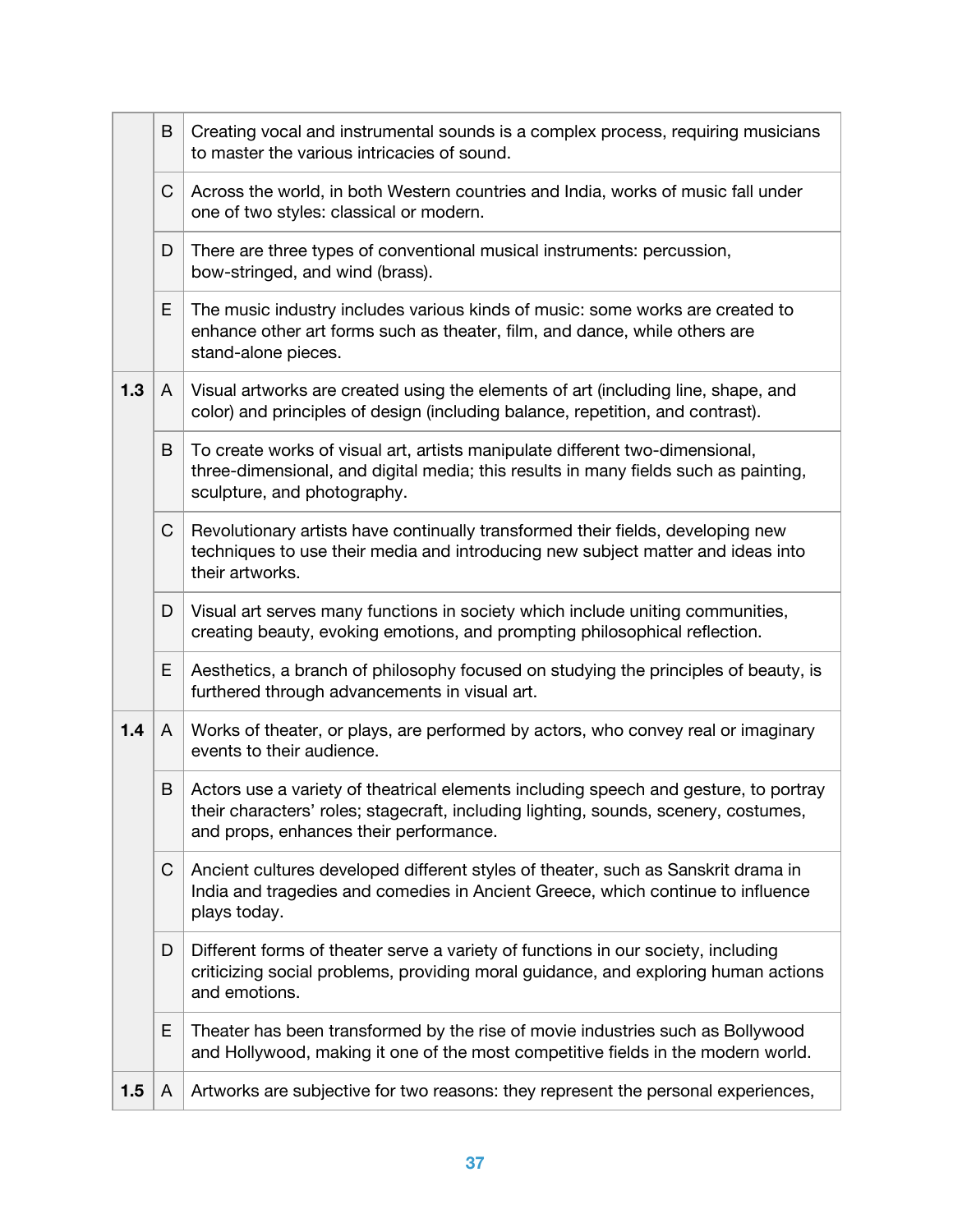|     |              | ideas, and knowledge of the artist, and they are understood and experienced<br>differently by each individual based on their personal background.                                                                                                |
|-----|--------------|--------------------------------------------------------------------------------------------------------------------------------------------------------------------------------------------------------------------------------------------------|
|     | B            | Artists' personal experiences, ideas, and knowledge are shaped by their culture's<br>systems of belief and way of life; thus, culture influences their artworks.                                                                                 |
|     | C            | Each culture around the world has its own art styles, evolving with the works of art<br>created by artists within the culture, that reflect its shared values and beliefs.                                                                       |
|     | D            | Because there are a diversity of cultures in the world—each with their own beliefs<br>and values—there is also a diversity of art styles in music, visual art, theater, and<br>other art forms.                                                  |
| 1.6 | $\mathsf{A}$ | We each experience the arts in our daily lives, whether while listening to songs,<br>looking at posters and drawings, or watching movies and television programs.                                                                                |
|     | B            | The arts can shape how we think and feel, providing us entertainment, making us<br>reflect on our own experiences, or causing us to believe in the artist's ideas and<br>experience their emotions.                                              |
|     | C            | Because of its pervasiveness in our lives, art has been used to influence society by<br>both criticizing ruling governments through demands for social reforms and<br>defending the ruling government's power through propaganda and censorship. |

#### **Connections**

| 1.1 | Examining the evolution of Indian songs from classical traditions to more recent film<br>music, influenced by the rise of Bollywood and the movie industry, as an example of<br>changes in Indian society causing the evolution of an Indian art form |
|-----|-------------------------------------------------------------------------------------------------------------------------------------------------------------------------------------------------------------------------------------------------------|
| 1.2 | Studying the Indian tradition of the Ram Leela as an example of music being used to<br>enhance another art form (in this case, theater) to convey the events of the Ramayana                                                                          |
| 1.3 | Discussing the annual <i>crepissage</i> festival, or re-plastering of the Great Mosque of<br>Djenné in Mali, as an example of art (in this case, architecture) uniting a community of<br>people                                                       |
| 1.4 | Comparing the principles of Ancient Indian theater found in the Natyashastra by<br>Bharata Muni and of Classical Greek theater found in Poetics by Aristotle to examine<br>the different theatrical traditions developed in India and the West        |
| 1.5 | Comparing the features of two religious sculptures to reflect on the role of culture in<br>shaping art styles: the Nataraja sculpture (representing Hindu culture) and the Jowo<br>Rinpoche (representing Buddhist culture)                           |
| 1.6 | Studying the use of censorship of artists and propaganda art to create social<br>conformity and shape the beliefs of citizens in Nazi Germany between 1932 and 1945                                                                                   |